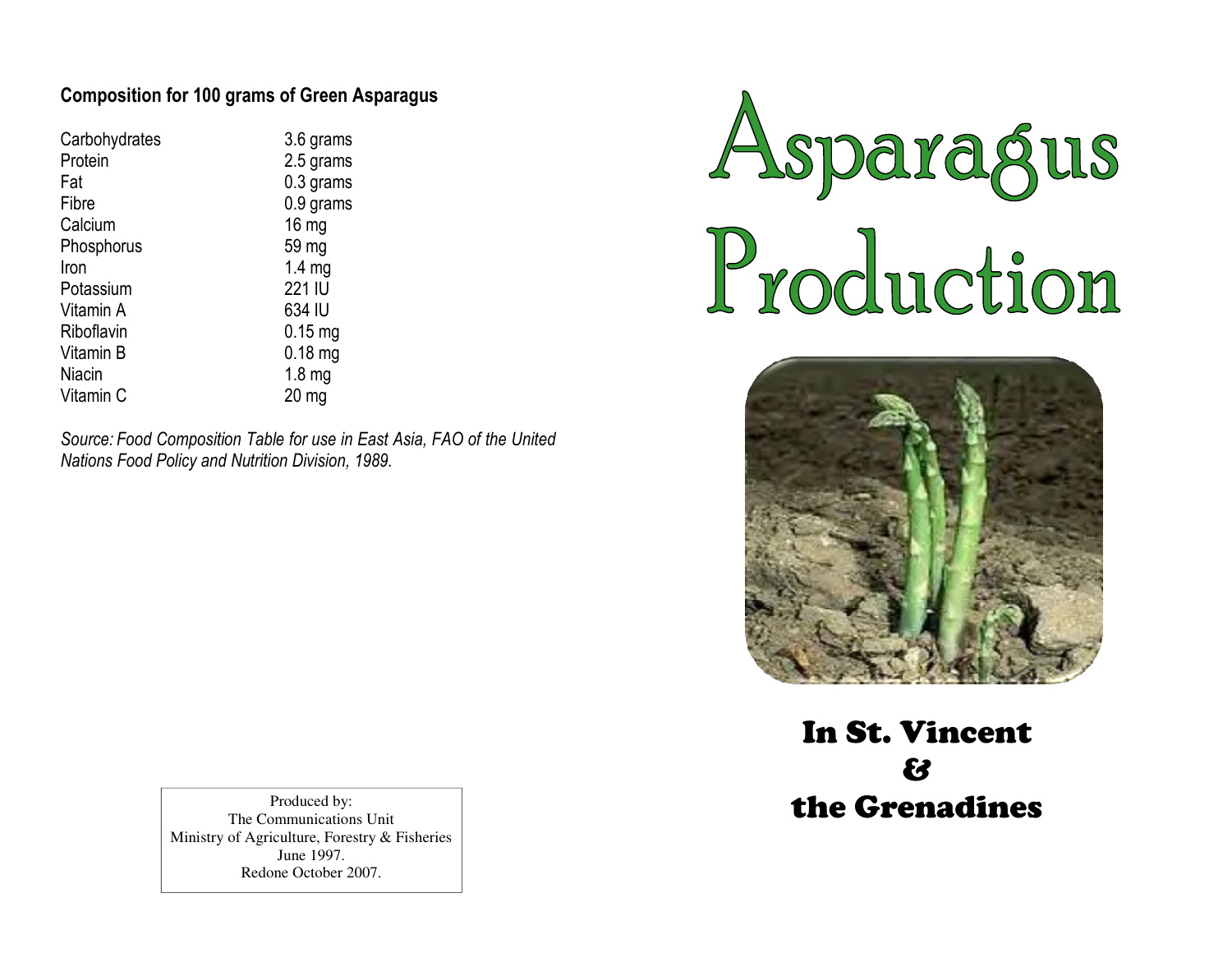#### HARVESTING

 New spears are ready for harvesting within 3-7 days of cutting back the excess stems to soil level. Spears are cut when they are 8-10 inches in height.

Use a sharp sickle or knife to cut the spears at soil level. Do not break them by hand.

Store in a cool place or cover with a wet cloth until taken to market. A harvesting season may last for 2-10 weeks depending on the location being a cool or hot one.

### MARKETING

 The spears are bundled at convenient sizes with strips of plastic or suitable material for the local market. It is best to tie the spears at the top and bottom in such a way to keep them tight and firm until broken for use.

## PESTS AND DISEASES

 This crop is comparatively free from various pests and diseases. However, common problems can be found with the following diseases.

| Spray with a 50% Benlate W.P                                                  |
|-------------------------------------------------------------------------------|
| Rotate every 3-5 years<br>Use resistant varieties such as<br>Mary Washington. |
| As for Fusarium                                                               |
|                                                                               |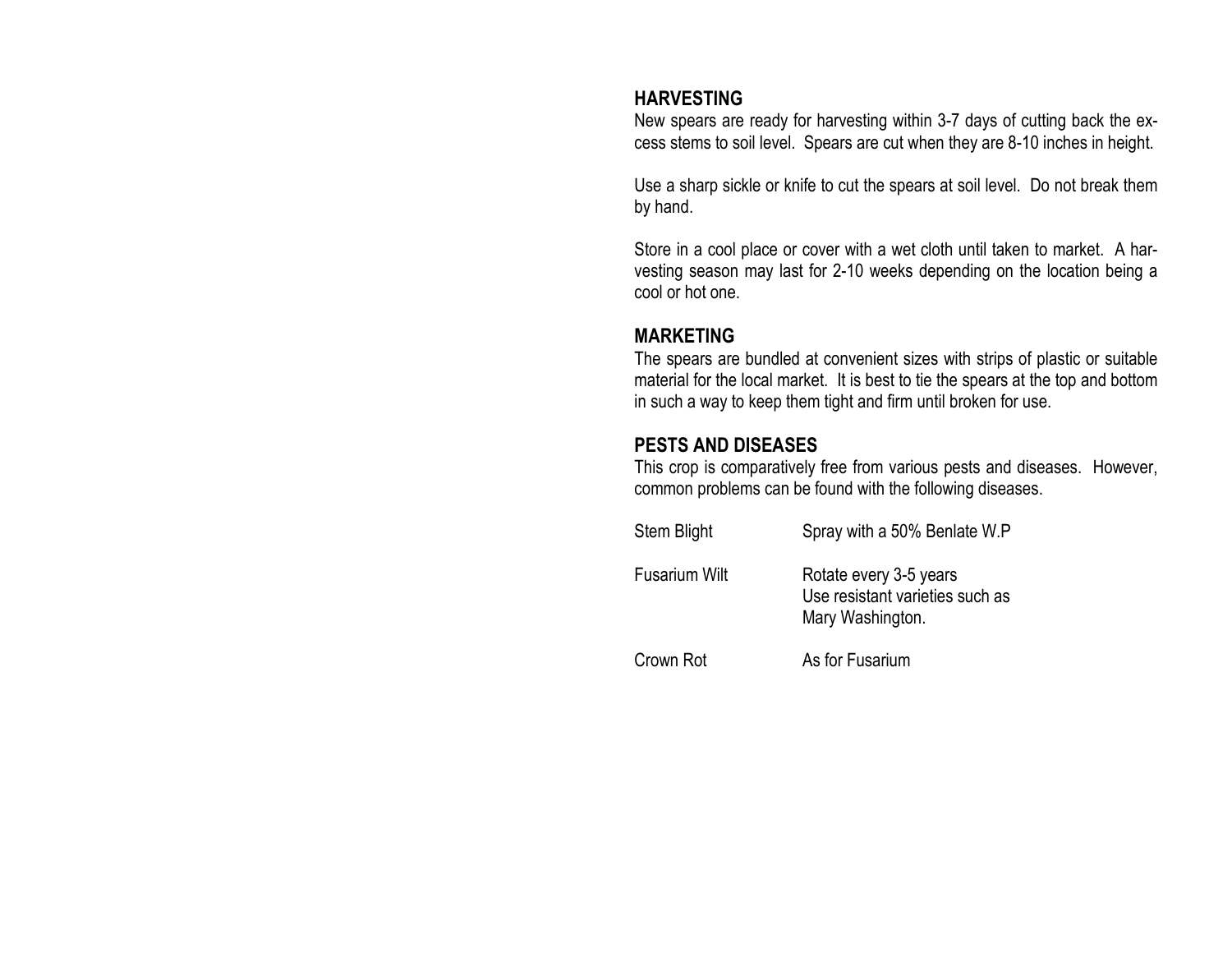Ensure enough moisture (irrigation) is available especially during the dry months.

### FERTILIZER (From Transplanting to first Harvesting)

 Nitrogen is the most important single element needed by Asparagus. Therefore a liberal amount of Ammonium Sulphate at planting and after each cutting season is recommended. This ensures a rank, vigorous growth of tops and an increase in the number and size of shoots.

Give Ammonium Sulphate at 758 lbs/acre (71/2 sacks/acre)

| 1st dressing | one month after transplanting    |
|--------------|----------------------------------|
| 2nd dressing | one month after the 1st dressing |
|              | (mould up at this time)          |
| 3rd dressing | one month after 2nd dressing     |

After the 3rd dressing give NPK (16-8-24) at 429 lbs/acre (41/2 sacks/acre).

# TIPS ON CULTURAL PRACTICES

- Intercropping of Asparagus with other crops is not recommended
- Usually there may be 10-15 stems in one bud cluster. In the… 1st & 2nd year allow 2-3 main stem/cluster 3rd & 4th year allow 4-5 main stem/cluster

Time. This increases the quality of Spears. Remember, avoid water logging as this weakens the plants.

• Trellising of Asparagus may be necessary to prevent damage by strong winds and heavy rains. Here are some examples of trellises.

# **ASPARAGUS PRODUCTION**

Asparagus is a member of the lilly family used worldwide as a vegetable. It is a cool season crop that grows throughout the year lasting as long as 20-30 years in place.

The part of the crop eaten is called the Spears. These are the outgrowths of a network of fleshy roots used for storing food for the plant. When the spears emerge, if they are not harvested in time, they grow into a green fern-like bush to heights of 4-6 ft. These fern inturn produce food that is stored in the roots to produce the spears for the next year's crop.

### RECOMMENDED VARIETIES

- Mary Washington
- V.C. 309
- $\bullet$  V.C. 711

## SITE SELECTION

Choose an area…..

- On the Northern or Eastern side of the land. This prevents the ferns from shading out sunlight from the other crops.
- Where the pH is not below 6.0
- Where the water table is not too close to the surface.

# SOIL REQUIREMENT

 Asparagus can be grown in a wide range of soil and climatic conditions. However, it prefers a deep sandy-loam soil type with a generous supply of humus. Stony and heavy clay soils are to be avoided as they result in too many crooked and thin stalks for the market. A soil pH of 6.0-7.0 is essential.

## PLANTING PERIOD

To achieve 2 separate harvests per year, Asparagus should be planted December-February June-August

 During the humid months of September-November, the crop should be left to grow; no harvesting should be done.